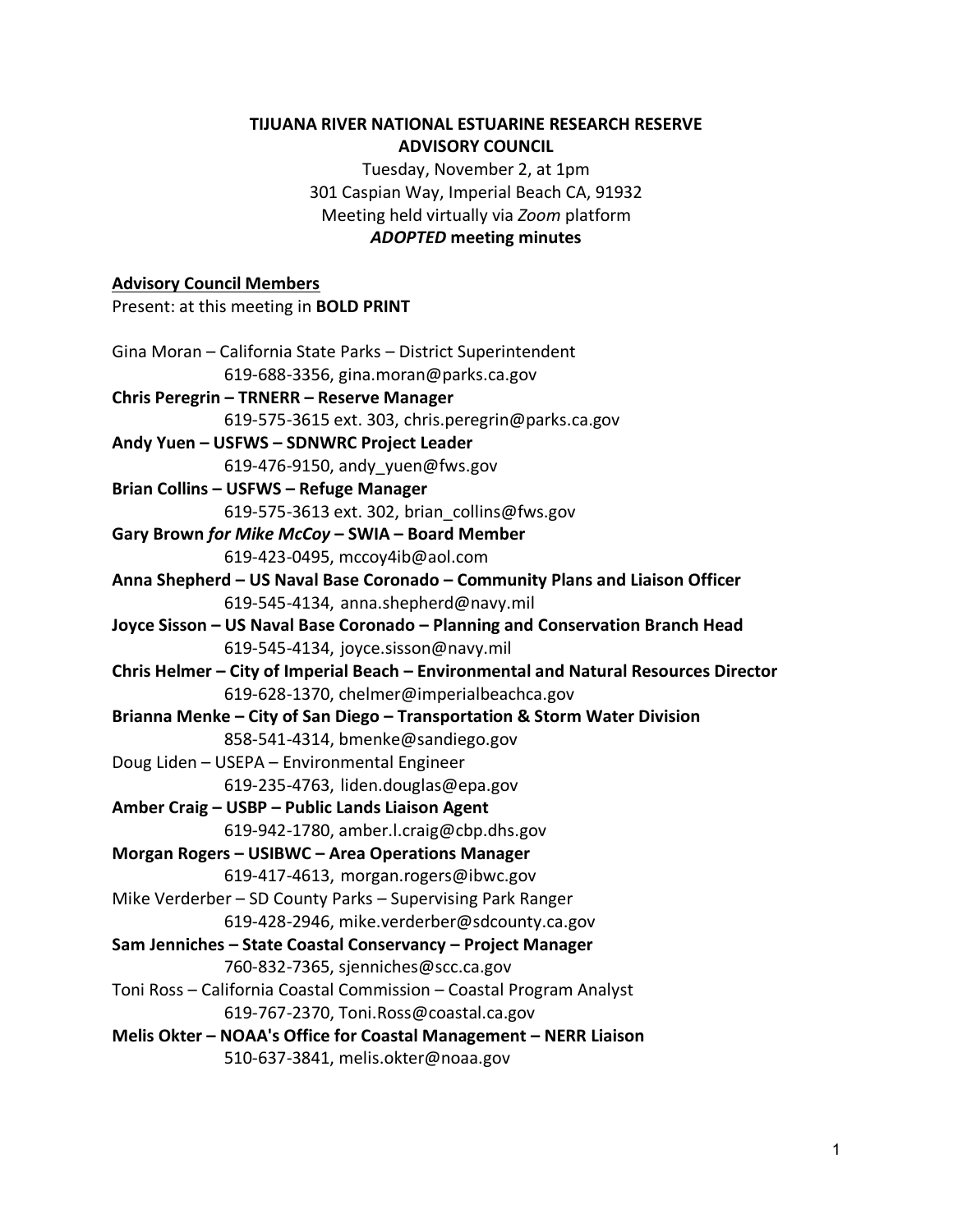### **Program Managers Present:**

**Lorena Warner-Lara – TRNERR – Assistant Reserve Manager (Stewardship)** 619-575-3615 ext. 312, lorena.warner-lara@parks.ca.gov **Kristen Goodrich – TRNERR – Coastal Training Program Coordinator** 619-575-3615 ext. 314, kgoodrich@trnerr.org **Jeff Crooks – TRNERR – Research Coordinator** 619-575-3615 ext. 333, jcrooks@trnerr.org **Anne Marie Tipton – TRNERR – Education Coordinator** 619-575-3615 ext. 304, annemarie.tipton@parks.ca.gov

#### **Members of the Public**

Andrew Funk, City of San Diego Julie Collins-Dogrul, Public Dan Watman, Friends of Friendship Park Marya Ahmad, TRNERR

Trisha Mejia, SD Surfrider Kiran Kaur, County of San Diego (Parks) Viviane Marquez-Waller, Resident Emma Reese, TRVEA/Resident

#### **1. 1:06 Meeting was called to order**

- 2. **AGENDA –** Agenda was adopted.
- 3. **LAST MEETING MINUTES –** meeting minutes were adopted with one correction Anna Shepherd – US Naval Base Coronado noted that the new Captain's name is Captain Dwight Clemons.

#### **4. Member Comments**

Andy Yuen – USFWS – SDNWRC Project Leader

a. Please refer to Brian Collins Refuge Report (see below).

Sam Jenniches – State Coastal Conservancy – Project Manager

- a. The following grant programs are currently active, please refer to the website links for additional information:
	- i. Coastal Stories Grant Program to support inclusive storytelling about the California Coast[: https://scc.ca.gov/2021/10/26/coastal-stories-grant](https://scc.ca.gov/2021/10/26/coastal-stories-grant-program-launched-to-support-inclusive-storytelling-about-the-california-coast/)[program-launched-to-support-inclusive-storytelling-about-the-california](https://scc.ca.gov/2021/10/26/coastal-stories-grant-program-launched-to-support-inclusive-storytelling-about-the-california-coast/)[coast/](https://scc.ca.gov/2021/10/26/coastal-stories-grant-program-launched-to-support-inclusive-storytelling-about-the-california-coast/)
	- ii. Coastal Resilience Grant[: https://scc.ca.gov/2021/10/05/coastal](https://scc.ca.gov/2021/10/05/coastal-conservancy-allocated-500m-for-coastal-resilience/)[conservancy-allocated-500m-for-coastal-resilience/](https://scc.ca.gov/2021/10/05/coastal-conservancy-allocated-500m-for-coastal-resilience/)
- b. The process to select a new Executive Officer for the Conservancy is underway, a selection meeting will be held on November 3rd: [https://scc.ca.gov/2021/10/20/coastal-conservancy-special-board-meeting](https://scc.ca.gov/2021/10/20/coastal-conservancy-special-board-meeting-november-03-2021/)[november-03-2021/](https://scc.ca.gov/2021/10/20/coastal-conservancy-special-board-meeting-november-03-2021/)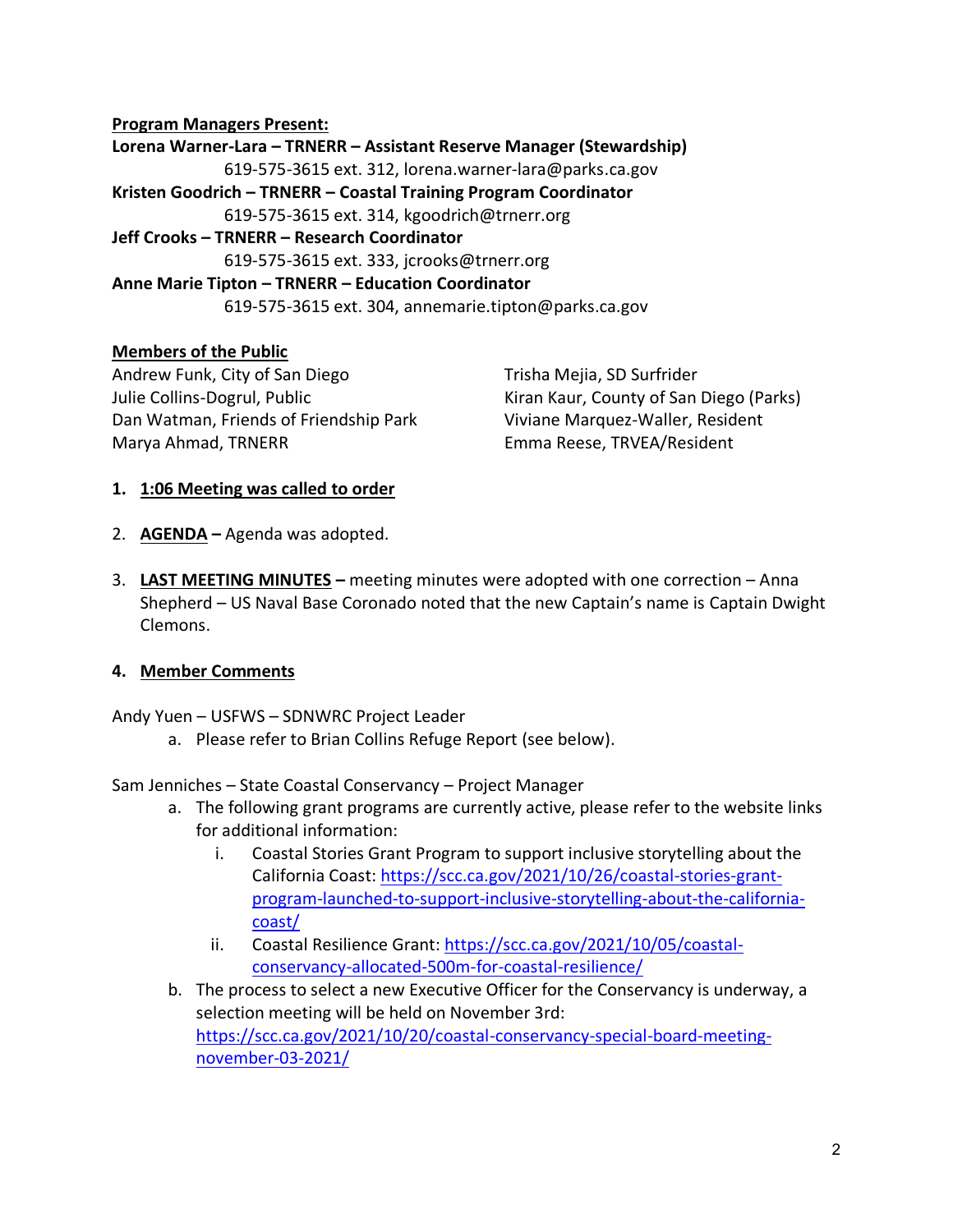Anna Shepherd – US Naval Base Coronado – Community Plans and Liaison Officer

a. There was a change of command at the Naval Base Coronado. Captain DuPree has been relieved of duty by the new commanding officer, Captain Dwight Clemons.

Joyce Sisson – US Naval Base Coronado – Planning and Conservation Branch Head

a. The Navy is working with the Fish and Wildlife Service and SWIA on a restoration and invasive control plan in the area, including areas affected by the shot hole borer beetle. The USGS is assisting in evaluating how the damage caused by the beetle in the riparian areas has impacted the least Bell's vireo and other migratory birds. There is also a project to remove cowbirds.

Chris Helmer – City of Imperial Beach – Environmental and Natural Resources Director

- a. The City of Imperial Beach is still implementing its Tijuana River Valley sediment management plan and monitoring program. It is in the middle of that project right now. There will be a project presentation at the upcoming IBWC Citizens' Forum on this upcoming Thursday.
- b. The City is starting to launch some Parks and Recreation programs and is looking at opportunities to partner with the Reserve. American Recovery Act Funds will be approved for Parks and Recreation Programs to improve its facilities and programs.
- c. The City is developing plans to repurpose 1.2 miles of the Bayshore Bikeway corridor. The project will enhance flood protection of the bikeway and the adjacent neighborhood as well as improve access to the bikeway while also providing opportunities for future development and recreation. Project website[: https://www.ibbayshorebikeway.com/](https://www.ibbayshorebikeway.com/) Project Video:<https://www.youtube.com/watch?v=wxc1qlqQbvQ>
- d. To enhance its funding for needed projects, the City of Imperial Beach has applied for a BRIC (Building Resilient Infrastructures and Communities) grant sponsored by FEMA.

Brianna Menke – City of San Diego – Transportation & Storm Water Division

a. Update: regarding the Tijuana River Valley Watershed Phase 2 Hydrologic and Hydraulic Study, the City of San Diego is still waiting to send out the revised final version. The Army Corps knows there are still some outstanding questions.

Kiran Kaur – SD County Parks – Land Use/Environmental Planner

- a. Update: The County is still working on the Smuggler's Gulch Project; the alternatives analysis should be ready for a public meeting in the next few months.
- b. Another project, the Tijuana River Valley Habitat Restoration Plan, will also be ready to share its progress in a few months.

Morgan Rogers – USIBWC – Area Operations Manager

a. Dr. Maria-Elena Giner was sworn in on September 15, as the new IBWC Commissioner. She has over 25 years of experience working along the US-Mexican border.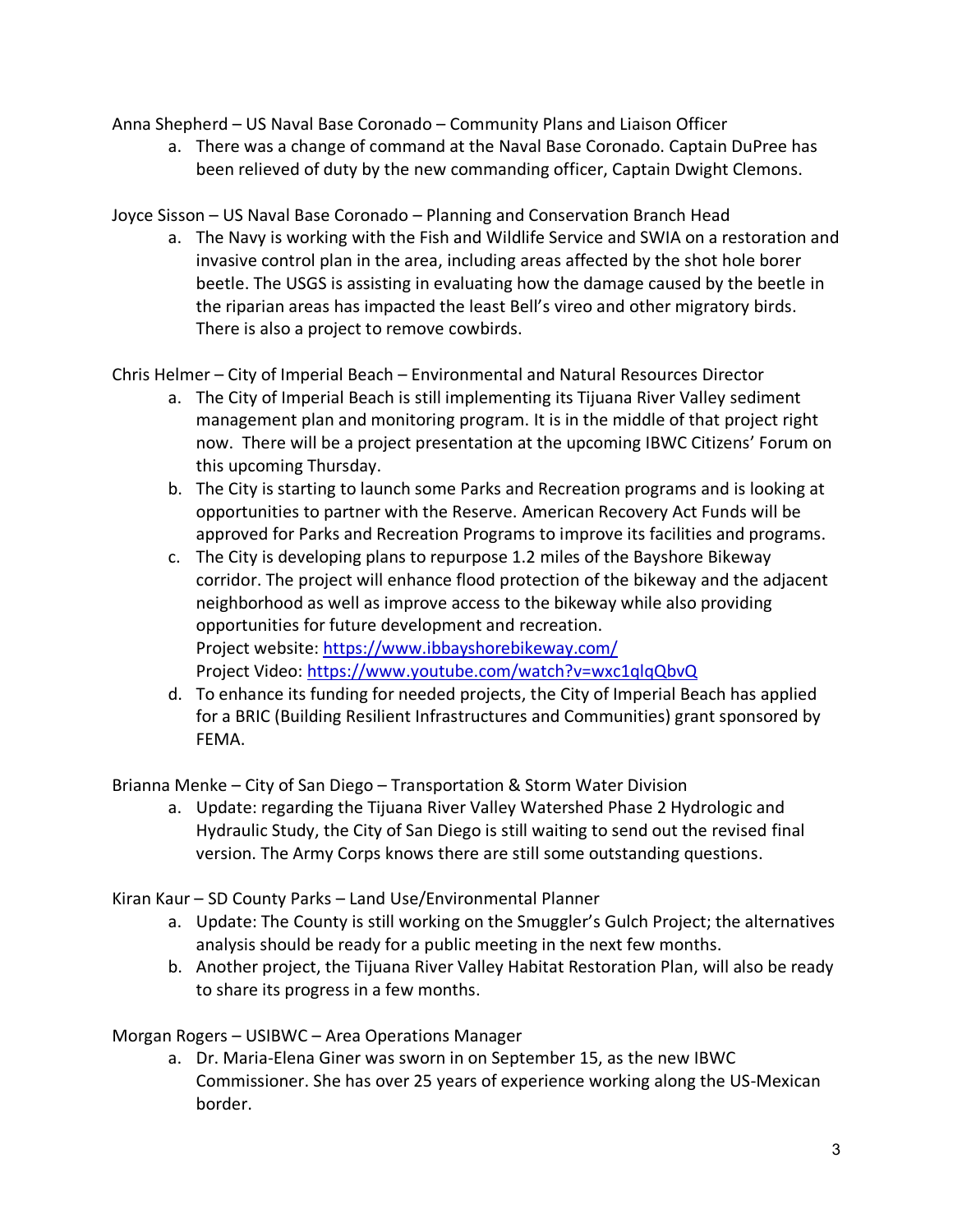- b. The Citizen's Forum meeting is this upcoming Thursday at 5:30 until 7:30pm. There will be three presentations.
	- i. An update on the upgrades of the PBCILA.
	- ii. Doug Liden, EPA, will give an update of the USMCA project.
	- iii. The City of Imperial Beach's contractor Bryn Evans with Dudek will give an update on the Tijuana River Valley Sediment Management work plan and Monitoring Program Project.

## Amber Craig – USBP – Public Lands Liaison Agent

a. Update: There is coastal activity, people are either swimming around the border fence or using jet skis or pangas and are landing near the river mouth, especially during fog. People that are keeping the agents busy elsewhere, are from Brazil, Venezuela and African Countries, and a lot of family groups. The Tijuana River Valley Border Patrol agents are being kept very busy due to increased activity.

### Gary Brown – SWIA – Board Member

a. Mayda Winter has been involved in talks with the Fish and Wildlife Service regarding invasive species treatment, dune restoration and, in the planning process of website re-design by the end of the year, (funding provided by the County of San Diego).

### **5. Program Manager Reports**

## Brian Collins – USFWS – Refuge Manager

- a. The oil spill out of Huntington Beach has resulted in tar balls on the beaches at the Tijuana Estuary, and some have been seen in the back lagoon area. . California State Parks and the US Coast Guard have been surveying and responding to the ongoing situation. Damage to the natural resources is being assessed and the information gathered will inform any actions taken to seek compensation from those responsible for the oil spill.
- b. The Tijuana Estuary is finally welcoming back volunteers and will be working with the San Diego Audubon on a 2-acre restoration near the corner of  $3<sup>rd</sup>$  and Imperial Beach Blvd.
- c. The Refuge is working with the Friends of the San Diego Wildlife Refuges on interpretive sign concepts at the corner of  $5<sup>th</sup>$  and Iris Ave. They are also working on ideas for an interpretive element, either signs or a kiosk at 5<sup>th</sup> St. and Grove St.
- d. The California Conservation Corps will soon begin work on projects in the area, starting in South San Diego Bay. There they will be removing and repairing damage to the habitat caused by an illegal trail that was made, which starts at 7<sup>th</sup> Street and continues to the Coronado Cays. The Port is handling the impacts of this trail to the north of the Refuge.
- e. Update: The Otay River Estuary Restoration Project, funded by Poseidon Resources, needs flood plain mapping revision and as a result will probably not break ground until the fall of 2022.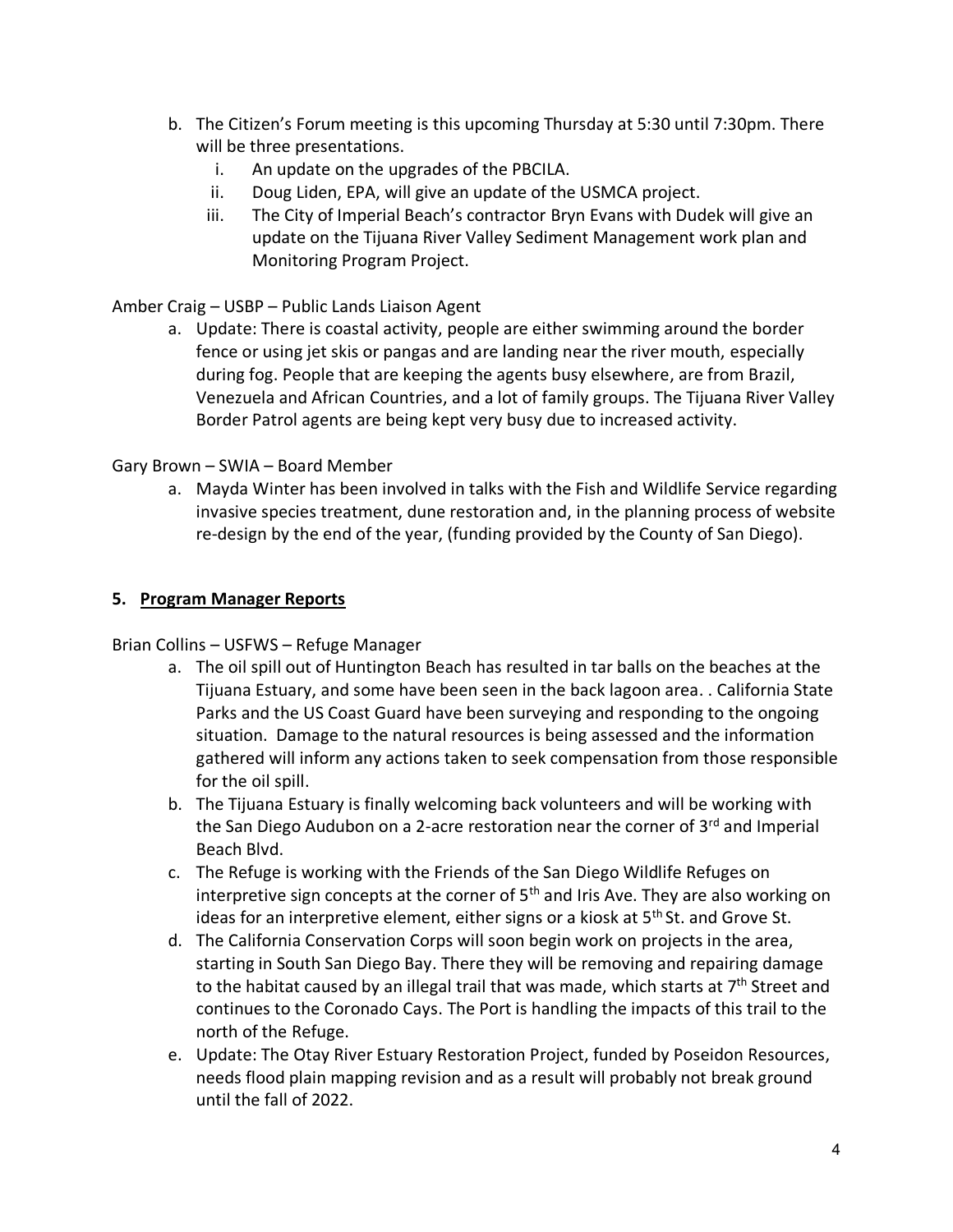f. The Refuge is doing remediation on the D Street Fill Restoration Project site. This work is needed to address the problem of hyper salinity in the upland habitats at the location.

Chris Peregrin – TRNERR – All Program Reports Reserve Manager Report

a. CA State Parks staff is busy responding to the oil spill that occurred in Orange County early October. Reminder about tar balls, do not touch it, report it.

[Tarballreports@wildlife.ca.gov.](mailto:Tarballreports@wildlife.ca.gov)

b. C. Peregrin has been attending a six-month seminar series "Leaders in Outdoor Equity." It is offered by Outdoor Outreach, The Nonprofit Institute at the University of San Diego, and the US Fish & Wildlife Service. The series focuses on historical and contemporary issues of exclusion and inequity as they relate to our public lands and highlights current efforts to address these issues. Modules are recorded and can be viewed here:

<https://www.youtube.com/playlist?list=PL3-yKM10ryIylb8EtA4aiLLohOkA7JfWE> As part of this effort C. Peregrin is part of a cohort of individuals that are looking at this material in greater depth and applying the concepts, tools, and resources to a specific project. C. Peregrin is focusing on limited camping opportunities in San Diego coast and specifically at Silver Strand State Beach.

## Education Report

- a. The Reserve will launch a podcast and a digital Story App to be used by visitors when they visit Border Field State Park. Four episodes of Divided Together, supported by CA State Parks Foundation, Parks California, and an anonymous donor, are available on our website<https://trnerr.org/divided-together/> and wherever you get your podcasts. Consider having a Listening Party in these dark evenings after the time changes.
	- Divided Together Ep 1: Kumeyaay Nation Divided by the Border
	- Divided Together Ep 2: Scientists and Geographers Working Across Borders
	- Divided Together Ep 3: Indigenous Land Use Practices
	- Divided Together Ep 4: Human Rights Along the Border
- b. All docent-led walks have returned. Bird Walks on 1st, 3rd, and 5th Sunday at 10am and Nature Walks on 2nd and 4th Saturday at 11am.
- c. In-person school programs are resuming next month.
- d. Blended Teachers on the Estuary (TOTE), aka teacher training, is happening this week and November 9th.
- e. The Reserve has plenty of openings with our elementary, middle, and high school PORTS (Parks Online Resources for Teachers and Students) distance learning programs for next year. Programs are mostly booked through the end of this calendar year.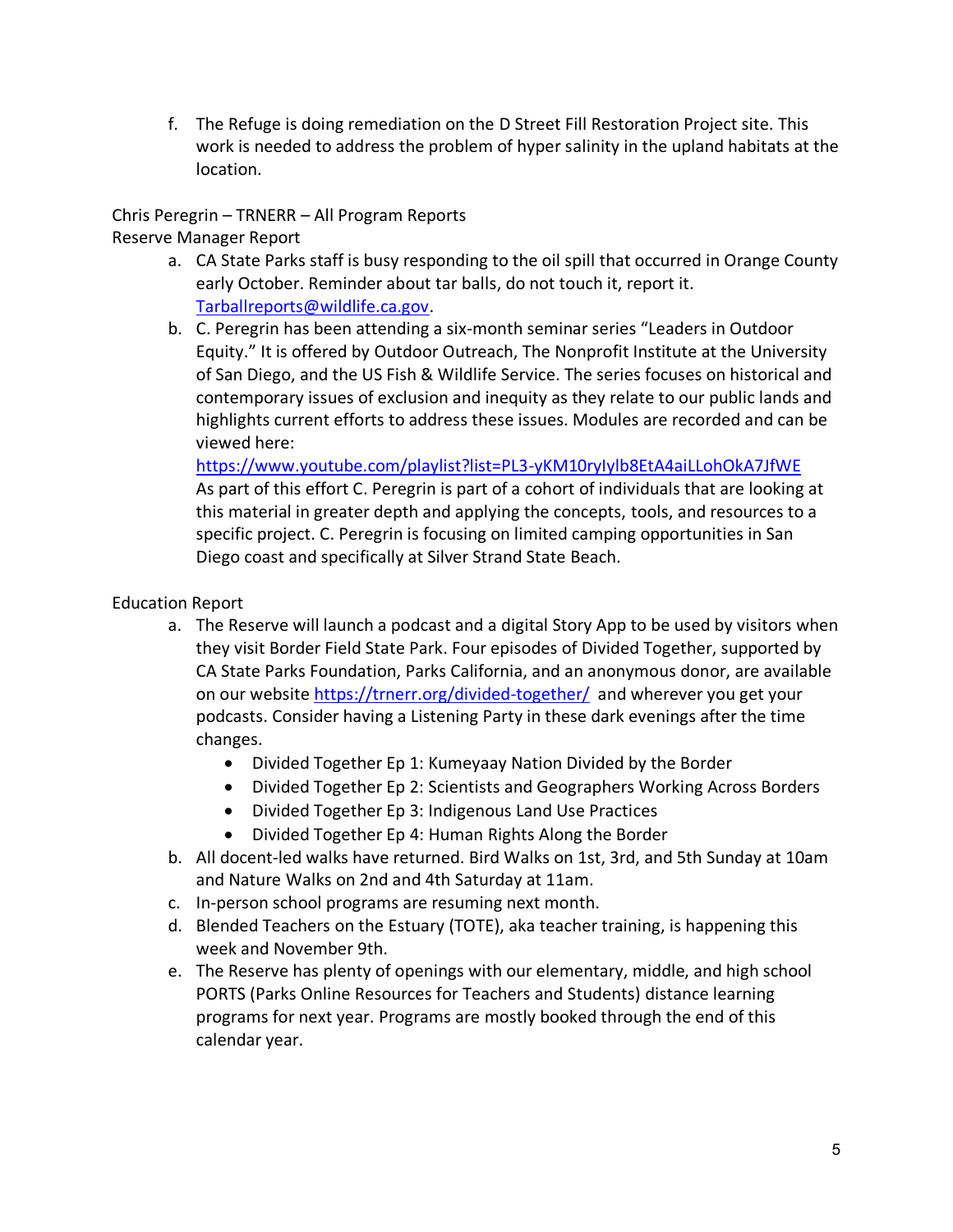## Coastal Training Program Report

- a. This fall, after a highly competitive review process, the NOAA Marine Debris Program announced that TRNERR was one of ten recipients of the 2021 North America Marine Debris Prevention and Removal award. Funding provided by the United States-Mexico-Canada Agreement (USMCA) Implementation Act will support projects that prevent or reduce the occurrence of marine debris, and projects that remove marine debris from the environment. CTP, along with other Reserve programs, will lead the development of binational emergency guidance, circular economy approaches for upcycling waste in Tijuana, and a developing a leadership academy on the topic.
- b. This October, a year of virtual training opportunities on coastal issues culminated in a capstone event that discussed opportunities for improving coordination in coastal sediment management. CTP hosted *The Changing Sediment Landscape & Future of California's Shores and Beaches* series in partnership with the California Shore and Beach Preservation Association and recordings can be accessed at [https://asbpa.org/2021/04/20/csbpa-2021-webinar-series/.](https://asbpa.org/2021/04/20/csbpa-2021-webinar-series/)

# Stewardship Report

- a. Goat Canyon update: The contractor ERRG has excavated 20,000 cy from the sediment basins.
- b. The Nelson Sloan Quarry Restoration and Beneficial Reuse of Sediment Project update: after 18 months of work on the project, the Draft EIR is out for 45-day public review. The comment period ends November 4th. All related documents and details to comment on are available at [https://trnerr.org/about/public-notices/.](https://trnerr.org/about/public-notices/)

E-mail: SDCD.CEQA(at)parks.ca.gov U.S. Mail: Lorena Warner-Lara

CA State Parks, TRNERR 301 Caspian Way Imperial Beach, CA 91932

- c. Tijuana Estuary Tidal Restoration Program II Phase I EIR/EIS. Making way on the Draft EIR/EIS per CEQA and NEPA. Dr. Crooks will be presenting details on the project. We expect the Draft EIR/EIS (to include public review period) to be out prior to the next Advisory Council meeting. Details on that project can be found at: <https://trnerr.org/about/public-notices/>
- d. TRAM update: The twelfth annual Tijuana River Action Month ran from September 18 through October 16 with a series of hybrid events. There were 19 events (including inperson clean-ups, Lunchtime Live, in-person and virtual workshops, and an art contest). For the Reserve, this was the first opportunity since Covid started to have a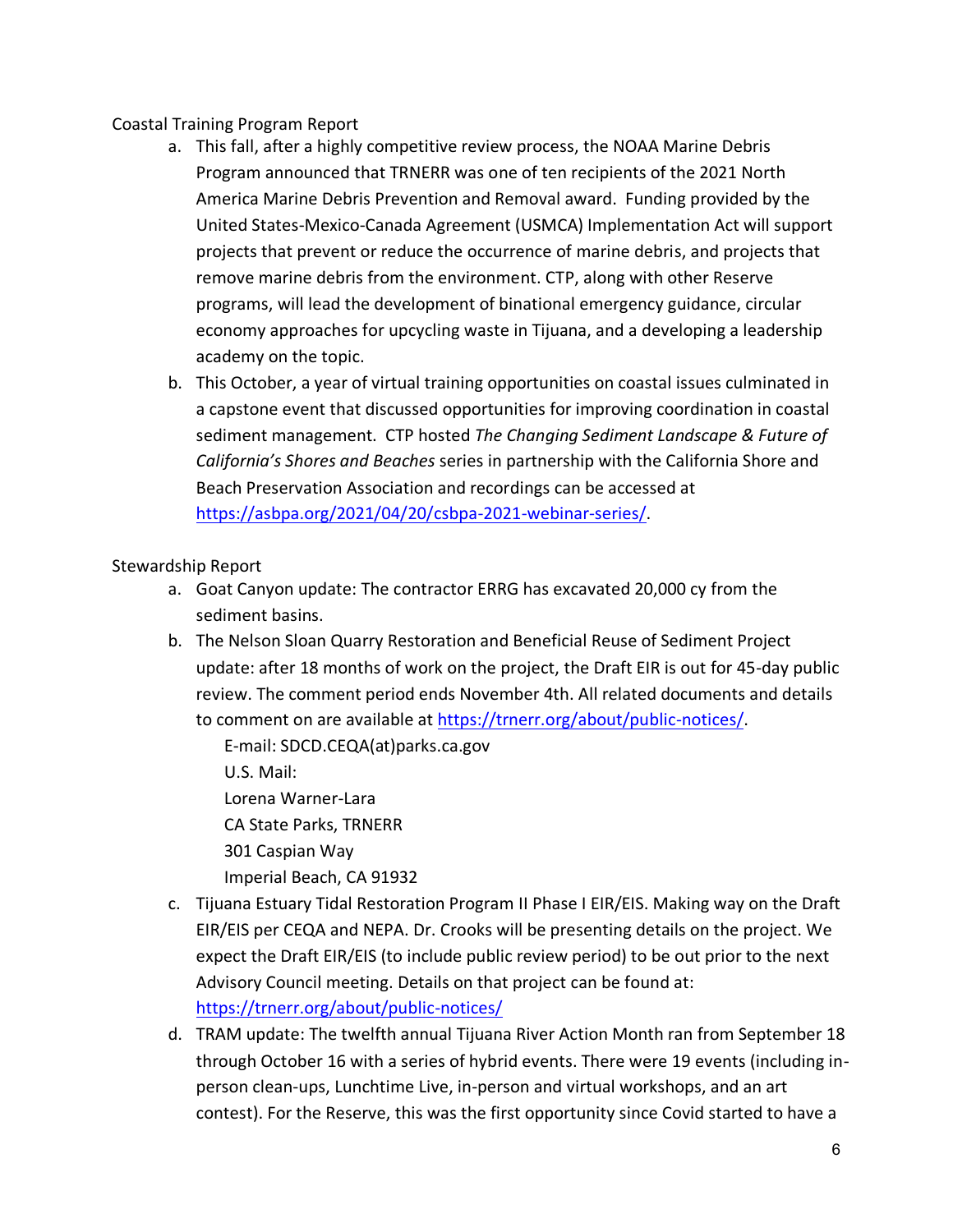group volunteer event for Coastal Cleanup Day. Unfortunately, because of the thunderstorm, we had to cancel the other in-person group event for the last day of TRAM. Normally we would have been able to offer a backup site in case of rain but not this year.

## Research Report

- a. The Research program is back to intense field work after the breeding season. We are focusing on vegetation monitoring and re-visiting long-term transects. Some of these have been sampled annually since the late 1980s. We are also looking at broader changes in riparian and marsh habitat, particularly related to effects of the invasive shot hole borer (with funding from the Navy, which Joyce mentioned).
- b. The Research program is holding off on most fish and invertebrate monitoring but are continuing with minnow trapping in the Tijuana Estuary, south San Diego Bay, and Los Peñasquitos Lagoon.
- c. The Research program is working with the USGS project team to refine marsh response modelling to sea level rise, particularly related to TETRP.
- d. Field trips are ramping up again, and Dr. Crooks is hosting several university class visits this fall.

# 6. **New Business**

- a. Dr. Jeff Crooks (TRNERR/SWIA) gave a presentation on the Tijuana Estuary Tidal Restoration Program (TETRP) II Phase I project in preparation of upcoming Draft EIR/EIS public review.
- b. A video excerpt was provided by Wetland Ecologist Chris Nordby; the video was originally from the TETRP II Phase I public meeting (minutes 24:02 to 38:36). Video link: [https://trnerr.org/wp-content/uploads/2021/06/6pm-Recording-of-Meeting](https://trnerr.org/wp-content/uploads/2021/06/6pm-Recording-of-Meeting-with-Closed-Captions.mp4)[with-Closed-Captions.mp4](https://trnerr.org/wp-content/uploads/2021/06/6pm-Recording-of-Meeting-with-Closed-Captions.mp4)
- c. Dr. Crooks provided a supplemental presentation; link: [https://trnerr.org/wp](https://trnerr.org/wp-content/uploads/2021/11/TRNERR-AC-TETRP-2Nov21-v2.pdf)[content/uploads/2021/11/TRNERR-AC-TETRP-2Nov21-v2.pdf](https://trnerr.org/wp-content/uploads/2021/11/TRNERR-AC-TETRP-2Nov21-v2.pdf)

## **7. General Public Comment:**

**Q:** Gary Brown: Does the draft EIS/EIR prefer one of the two alternatives? **A:** Jeff Crooks: There has been discussion, but Jeff is not sure.

**Q:** Dan Watman: Does TETRP affect flooding of the area? **A:** Jeff Crooks: The project is designed to not increase flooding and should, prevent flooding. Details outlining this is in the EIR/EIS.

**Q.** Dan Watman: Is there truth to the rumor that there is an event at Border Field on the upcoming Thursday.

**A.** Chris Peregrin: Has not heard anything. He will follow up.

**A.** Agent Craig: Has not heard anything.